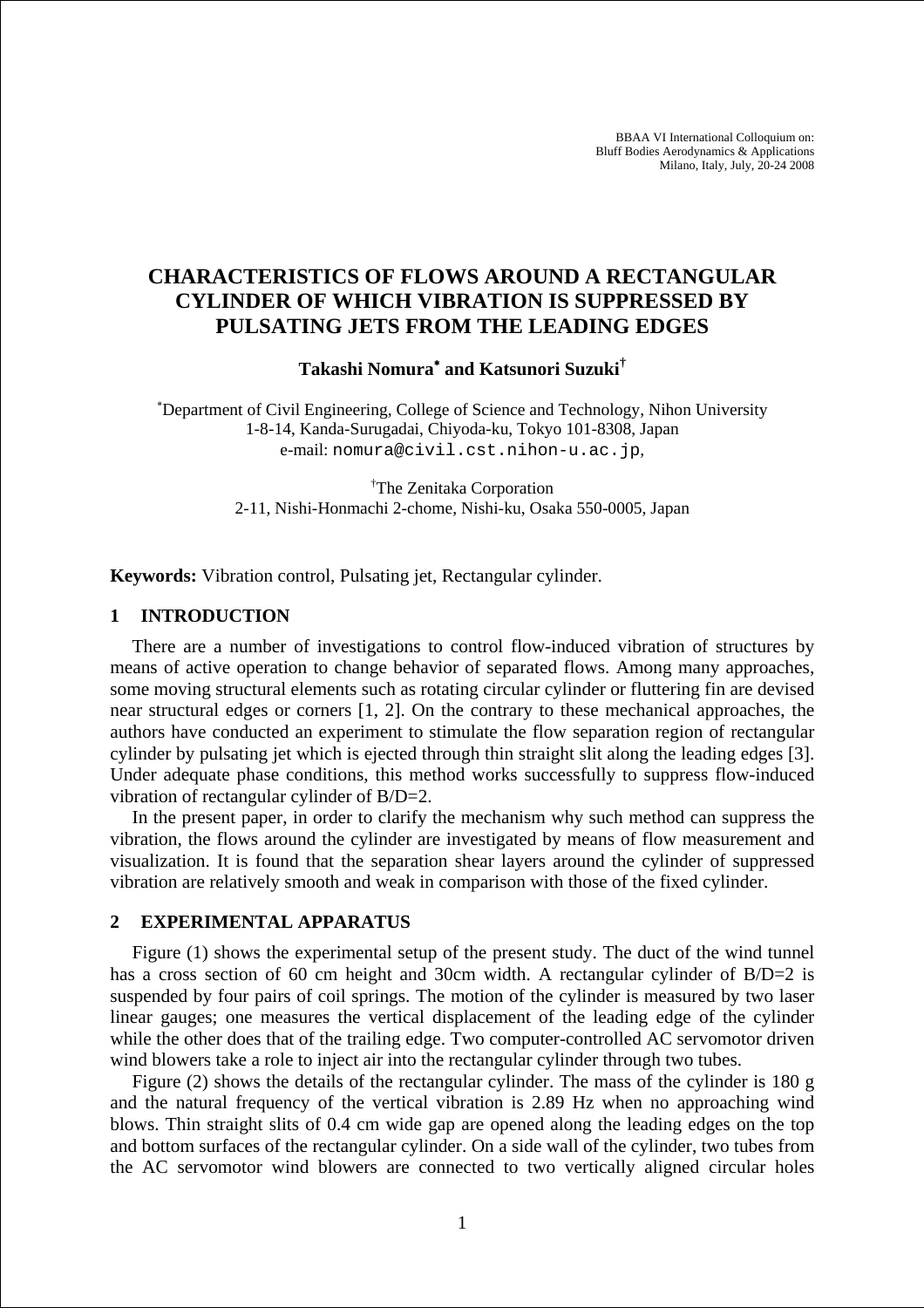

Fig.1: The experimental apparatus. Fig.2: The rectangular cylinder specimen.

individually. The air stream generated by the AC servomotor wind blower is supplied through the circular hole into a narrow cell where the air stream is forced to change the direction and vertically spout as jet through the thin slit.

The present rectangular cylinder vibrates vertically when the approaching wind velocity exceeds 2.0 m/s. The amplitude of this vertical translational vibration increases as the wind speed increases. No rotational motion is observed.

## **3 SUPPRESSION OF THE CYLINDER VIBRATION BY PULSATEING JET**

In order to generate pulsating jets through the slits along the leading edges, the time histories of control voltage to drive AC servomotor wind blowers are designed to feedback simultaneously measured vertical displacement of the cylinder. The applied time history of the control voltage  $V(t)$  is defined in terms of the following function:

$$
V(t) = a y(t - \tau + \theta T) + b
$$
 (1)

where  $y(t)$  is the cylinder displacement history measured by the laser linear gauges,  $\tau (= 0.32s)$  is the time lag between the control voltage and the jet generated through the slit. The central value of the control voltage *b* is set to 6.95 V (the corresponding jet velocity is 1.49 m/s) and the initial amplitude *a* is set 2.95 V (the corresponding velocity amplitude is 0.77 m/s). In Eq. (1), *T* is the measured period of the vortex-induced vibration and  $\theta$  is a coefficient to adjust the phase of the control voltage. The jet from the lower leading edge keeps the phase opposite to the jet from the upper leading edge.

The amplitude of the control voltage is proportional to that of the cylinder displacement  $y(t)$ . Therefore, when the cylinder vibration diminishes, the fluctuation component of the pulsating jets also diminishes so that the jet flows reach to steady flows with the above velocity 1.49 m/s.

Using this feedback jet generation, we conducted four cases of the phase  $\theta = 0, \frac{1}{4}, \frac{1}{2}, \frac{3}{4}$ . The results of the approaching wind velocity 3.0 m/s are shown in Fig. (3). In case of  $\theta = 0$ , the phase that the jet takes its peak at the instant the cylinder takes the highest position, the cylinder vibration is suppressed in just several cycles.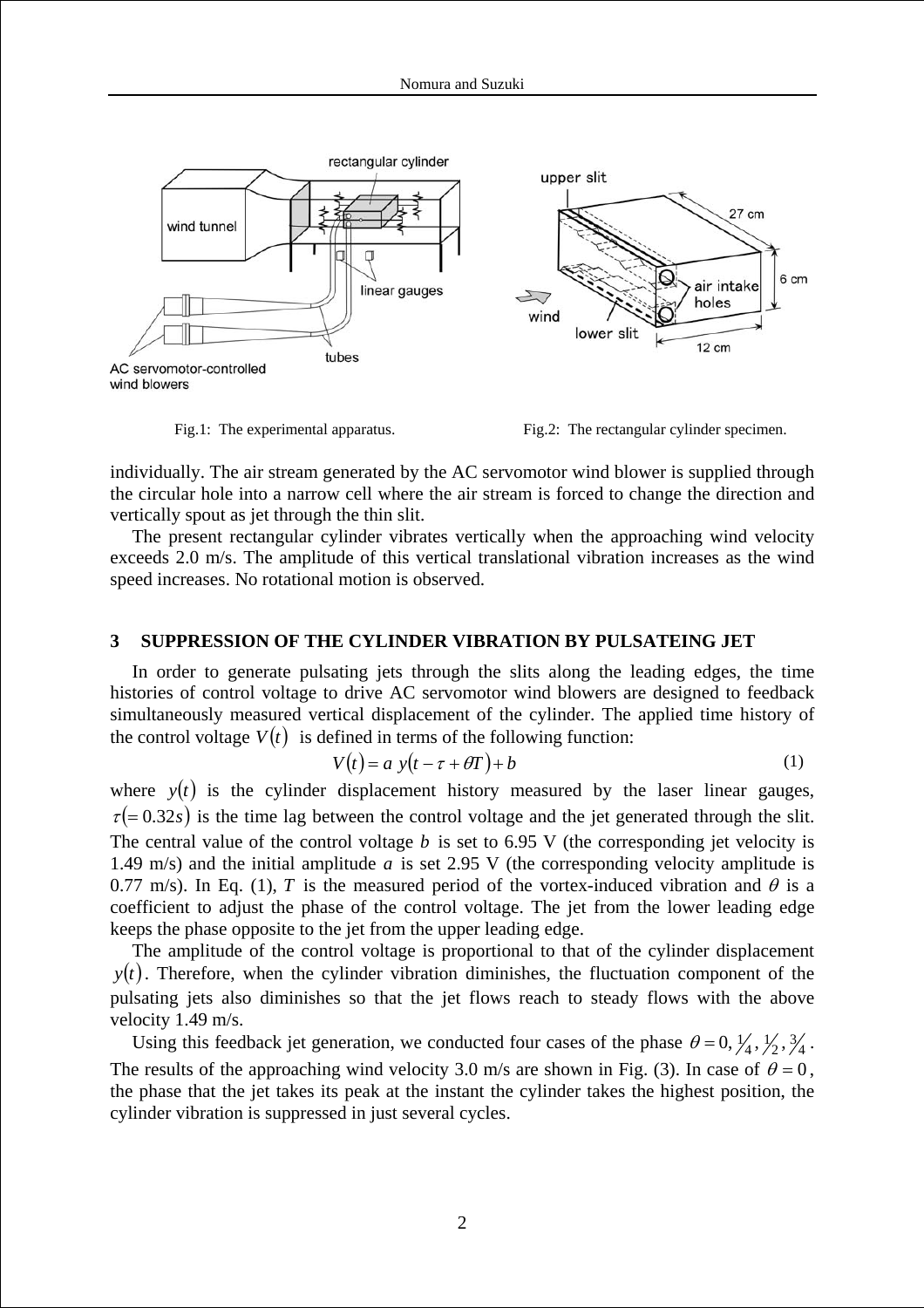

Fig.3: Cylinder displacement histories after the pulsating jet is generated at four different phase angles  $\theta = 0$ ,  $\frac{1}{4}$ ,  $\frac{1}{2}$ ,  $\frac{3}{4}$  (the approaching wind velocity =3.0m/s).

## **4 MEASUREMENT AND VISUALIZATION OF FLOWS**

As described above, if the separation shear layer just after the leading edge is stimulated by pulsating jet, under adequate phase conditions, the vortex-induced vibration can be suppressed. In order to investigate the mechanism of this effect, fluid velocity of the separation shear layer and the wake are measured by hot wire anemometer. The approaching wind velocity is 3.0 m/s. The three measured cases are: the fixed cylinder; the vibrating cylinder without pulsating jet stimulation; and the suppressed cylinder by the pulsating jet of  $\theta = 0$ .

Figures (4) and (5) are the contours of time-averaged stream velocity and the turbulent intensity. Comparing the cases of the fixed cylinder and the suppressed cylinder, even though both cylinders are stationary, the two flow fields are quite different. The flow field around the suppressed cylinder exhibits longer wake region and weaker fluctuation.

Figure (6) shows the power spectra of the fluid velocity fluctuation at the point P in the wake shear layer. The power spectra of the fixed cylinder and the vibrating cylinder exhibit the peak frequencies corresponding to the Strouhal number and the structural natural frequency, respectively. On the contrary, the power spectra of the suppressed cylinder exhibit no such pronounced peak frequencies.

Flow visualization by using dry ice and green laser sheet are also conducted. Comparing the visualized shear layers around the fixed cylinder, Fig.(7), and the suppressed cylinder, Fig.(8), it is indicated that the shear layer from the cylinder suppressed by jet is smoother than that from the fixed cylinder.

#### **5 CONCLUSIONS**

The flow measurement and visualization suggest that the separation shear layer of the suppressed cylinder is weaker and smoother than that of the fixed cylinder. This weak shear layer does not generate sufficiently strong vortices in the wake so that the cylinder does not start vibration again. This strange situation has been reached by stimulating the separation region by the pulsating jet and sustained by keeping the jet steadily.